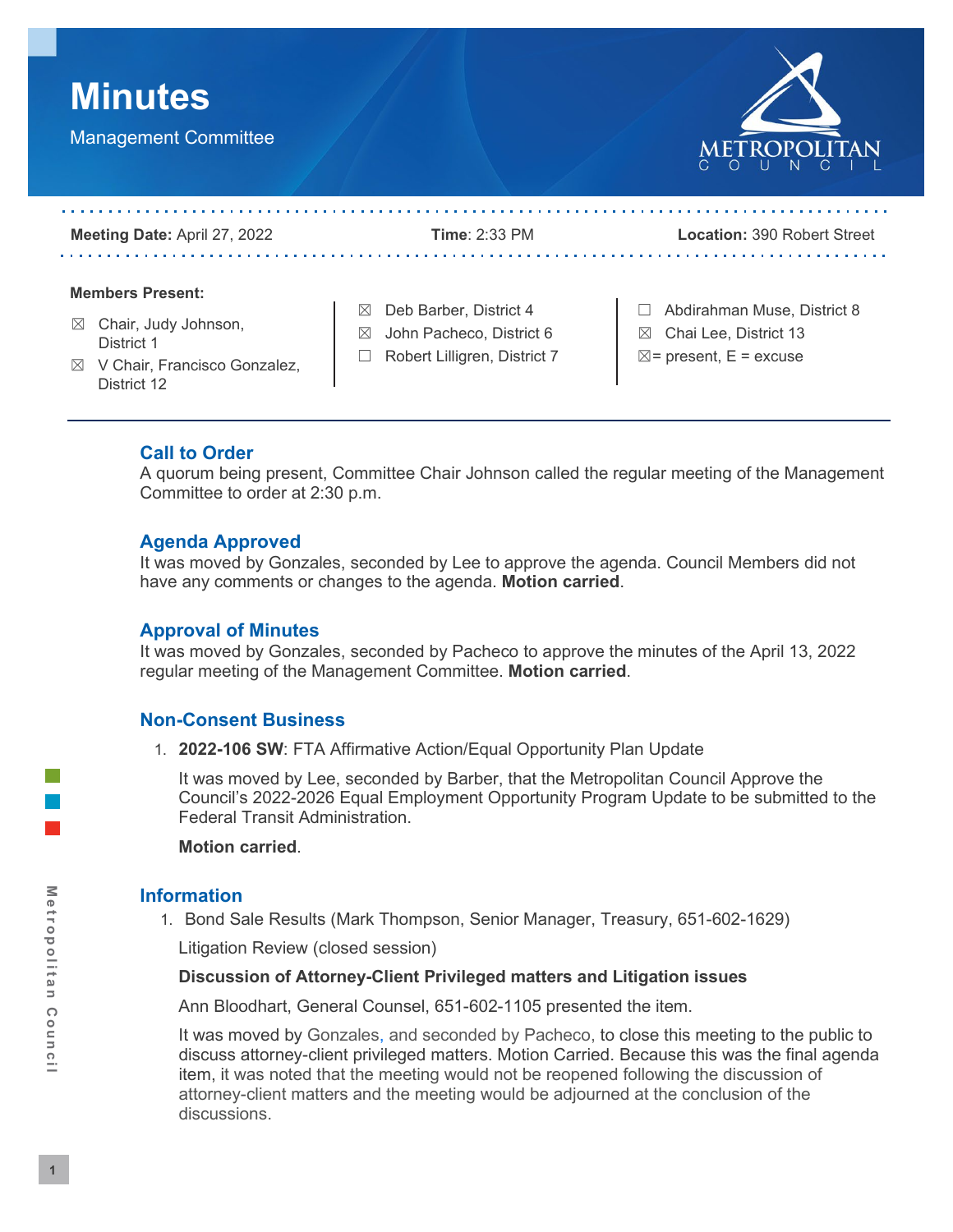In accordance with the motion, the meeting was closed to the public and began discussion of Attorney-Client Privileged matters and Litigation issues at 3:28 pm, Wednesday, April 27, 2022. Chair Johnson asked for the room to be cleared except for Council Members, Management Committee staff and others whose presence is necessary to conduct the closed meeting.

Closed session business was concluded at 3:28 p.m.

The following persons attended the closed portion of the committee meeting: Greg Ricci, Marie Henderson, Lori Connery, Georges Gonzalez, Phil Walljasper, Dave Larrabee, Ann Bloodhart, David Theisen, George Henry, Margaret Jocot, and Daniel Abelson.

### **BUSINESS (in closed meeting):**

- A. **Discussion of Attorney-Client Privileged Matters and Litigation Issues Regarding a Matter Entitled** *Bridget Dow, Individually and a Trustee for the Heirs and Next of Kin of Grayson Dow, Decedent v. Metropolitan Council and BNSF Railway Company.* Manager, Risk Management & Claims, Dave Larrabee advised the committee members on the facts and issues regarding this matter and answered committee member questions. Committee members discussed the matter.
- B. **Discussion of Attorney-Client Privileged Matters and Litigation Issues Regarding a Matter Entitled** *Tammy Mendez v. Metropolitan Council.* Manager, Risk Management & Claims, Dave Larrabee advised the committee members on the facts and issues regarding this matter and answered committee member questions. Committee members discussed the matter.
- *C.* **Discussion of Attorney-Client Privileged Matters and Litigation Issues Regarding a Matter Entitled** *Barry Segal v. Metropolitan Council.* Associate General Counsel Dan Abelson advised the committee members on the facts and issues regarding this matter and answered committee member questions. Committee members discussed the matter.
- D. **Discussion of Attorney-Client Privileged Matters and Litigation Issues Regarding a Matter Entitled** *Galasso v. Metropolitan Council.*Associate General Counsel Margaret Jacot advised the committee members on the facts and issues regarding this matter and answered committee member questions. Committee members discussed the matter.
- *E.* **Discussion of Attorney-Client Privileged Matters and Litigation Issues Regarding a Matter Entitled** *Angela Yvonne Gibson v. Kingwood Management, Metropolitan Council Metro HRA.* General Counsel Ann Bloodhart advised the committee members on the facts and issues regarding this matter and answered committee member questions. Committee members discussed the matter.
- *F.* **Discussion of Attorney-Client Privileged Matters and Litigation Issues Regarding a Matter Entitled** *Rice Lake Construction Group v. Metropolitan Council* Associate General Counsel Dan Abelson advised the committee members on the facts and issues regarding this matter and answered committee member questions. Committee members discussed the matter.
- G. **Discussion of Attorney-Client Privileged Matters and Litigation Issues Regarding a Matter Entitled** *Jason Berner v. Metropolitan Council, Metro Transit Division* Associate General Counsel Margaret Jacot advised the committee members on the facts and issues regarding this matter and answered committee member questions. Committee members discussed the matter.
- H. **Discussion of Attorney-Client Privileged Matters and Litigation Issues Regarding a Matter Entitled** *Dennis Sershen v. Metropolitan Council, et al.*General Counsel Ann Bloodhart advised the committee members on the facts and issues regarding this matter and answered committee member questions. Committee members discussed the matter.
- *I.* **Discussion of Attorney-Client Privileged Matters and Litigation Issues Regarding a Matter Entitled** *WPG Northtown Venture, LLC. v. Metropolitan Council.* Associate General Counsel George Henry advised the committee members on the facts and issues regarding this matter and answered committee member questions. Committee members discussed the matter.

#### **Adjournment**

Business completed; the meeting adjourned at 3:40 p.m.